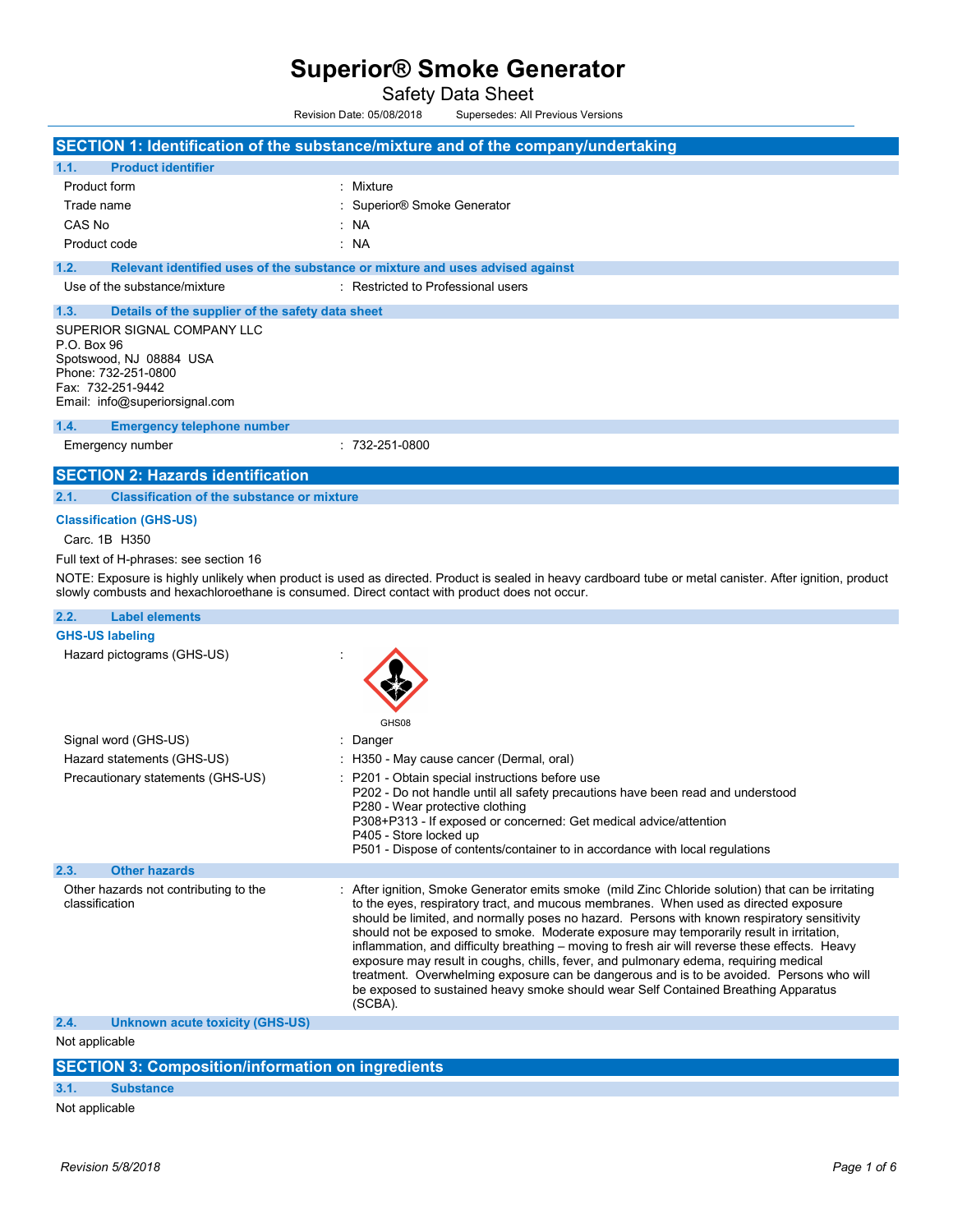Safety Data Sheet

| 3.2.<br><b>Mixture</b>                                                                                  |                                                                                                                                          |           |                                |
|---------------------------------------------------------------------------------------------------------|------------------------------------------------------------------------------------------------------------------------------------------|-----------|--------------------------------|
| <b>Name</b>                                                                                             | <b>Product identifier</b>                                                                                                                | $\%$      | <b>Classification (GHS-US)</b> |
| Hexachloroethane                                                                                        | (CAS No) 67-72-1                                                                                                                         | $30 - 55$ | Carc. 1B, H350                 |
| Full text of H-phrases: see section 16<br>Remaining product components are not considered hazardous.    |                                                                                                                                          |           |                                |
| <b>SECTION 4: First aid measures</b>                                                                    |                                                                                                                                          |           |                                |
| 4.1.<br><b>Description of first aid measures</b>                                                        |                                                                                                                                          |           |                                |
| First-aid measures general                                                                              | : Never give anything by mouth to an unconscious person. If you feel unwell, seek medical<br>advice (show the label where possible).     |           |                                |
| First-aid measures after inhalation                                                                     | Allow victim to breathe fresh air. Allow the victim to rest.                                                                             |           |                                |
| First-aid measures after skin contact                                                                   | Remove affected clothing and wash all exposed skin area with mild soap and water, followed<br>by warm water rinse.                       |           |                                |
| First-aid measures after eye contact                                                                    | Rinse immediately with plenty of water. Obtain medical attention if pain, blinking or redness<br>persist.                                |           |                                |
| First-aid measures after ingestion                                                                      | : Rinse mouth. Do NOT induce vomiting. Obtain emergency medical attention.                                                               |           |                                |
| 4.2.<br>Most important symptoms and effects, both acute and delayed                                     |                                                                                                                                          |           |                                |
| Symptoms/injuries                                                                                       | : May cause cancer.                                                                                                                      |           |                                |
| 4.3.<br>Indication of any immediate medical attention and special treatment needed                      |                                                                                                                                          |           |                                |
| No additional information available                                                                     |                                                                                                                                          |           |                                |
| <b>SECTION 5: Firefighting measures</b>                                                                 |                                                                                                                                          |           |                                |
| 5.1.<br><b>Extinguishing media</b>                                                                      |                                                                                                                                          |           |                                |
| Suitable extinguishing media                                                                            | : Carbon dioxide. Dry powder. Sand. Foam.                                                                                                |           |                                |
| Unsuitable extinguishing media                                                                          | Do not use a heavy water stream. Do not use extinguishing media containing water.                                                        |           |                                |
| 5.2.<br>Special hazards arising from the substance or mixture                                           |                                                                                                                                          |           |                                |
| Reactivity                                                                                              | : May react with water, producing smoke.                                                                                                 |           |                                |
| 5.3.<br><b>Advice for firefighters</b>                                                                  |                                                                                                                                          |           |                                |
| Firefighting instructions                                                                               | Fight fire with normal precautions from a reasonable distance. Use water spray or fog for                                                |           |                                |
|                                                                                                         | cooling exposed containers. Exercise caution when fighting any chemical fire. Prevent fire-<br>fighting water from entering environment. |           |                                |
| Protection during firefighting                                                                          | Self-contained breathing apparatus. Do not enter fire area without proper protective equipment,<br>including respiratory protection.     |           |                                |
| <b>SECTION 6: Accidental release measures</b>                                                           |                                                                                                                                          |           |                                |
| 6.1.<br>Personal precautions, protective equipment and emergency procedures                             |                                                                                                                                          |           |                                |
| 6.1.1.<br>For non-emergency personnel                                                                   |                                                                                                                                          |           |                                |
| Emergency procedures                                                                                    | : Evacuate unnecessary personnel.                                                                                                        |           |                                |
| For emergency responders<br>6.1.2.                                                                      |                                                                                                                                          |           |                                |
| Protective equipment                                                                                    | Equip cleanup crew with proper protection.                                                                                               |           |                                |
| <b>Emergency procedures</b>                                                                             | : Ventilate area.                                                                                                                        |           |                                |
| 6.2.<br><b>Environmental precautions</b>                                                                |                                                                                                                                          |           |                                |
| Prevent entry to sewers and public waters. Notify authorities if liquid enters sewers or public waters. |                                                                                                                                          |           |                                |
| 6.3.<br>Methods and material for containment and cleaning up                                            |                                                                                                                                          |           |                                |
| Methods for cleaning up                                                                                 | : On land, sweep or shovel into suitable containers. Minimize generation of dust. Store away<br>from other materials.                    |           |                                |
| 6.4.<br><b>Reference to other sections</b>                                                              |                                                                                                                                          |           |                                |
| See Heading 8. Exposure controls and personal protection.                                               |                                                                                                                                          |           |                                |
| <b>SECTION 7: Handling and storage</b>                                                                  |                                                                                                                                          |           |                                |

### 7.1. Precautions for safe handling

Additional hazards when processed : After ignition, Smoke Generator emits smoke that can be irritating to the eyes, respiratory tract, and mucous membranes (mild Zinc Chloride solution). When used as directed exposure should be limited, and normally poses no hazard.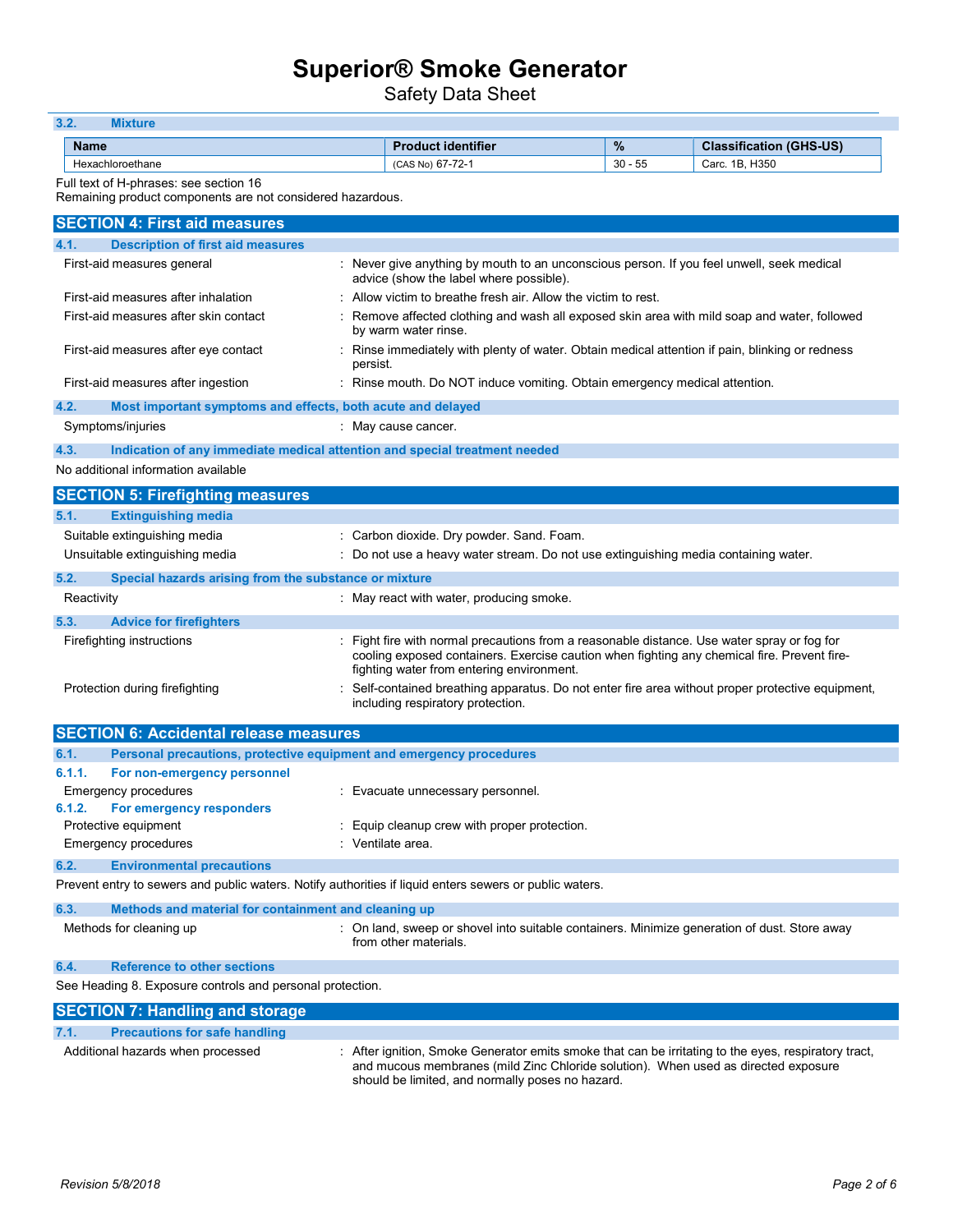Safety Data Sheet

| Precautions for safe handling                                        |  | : Persons with known respiratory sensitivity should not be exposed to smoke. Moderate<br>exposure may temporarily result in irritation, inflammation, and difficulty breathing – moving to<br>fresh air will reverse these effects. Heavy exposure may result in coughs, chills, fever, and<br>pulmonary edema, requiring medical treatment. Overwhelming exposure can be dangerous<br>and is to be avoided. Persons who will be exposed to sustained heavy smoke should wear Self<br>Contained Breathing Apparatus (SCBA). Wash hands and other exposed areas with mild soap<br>and water before eating, drinking or smoking and when leaving work. Provide good ventilation<br>in process area to prevent formation of vapor. Obtain special instructions before use. Do not<br>handle until all safety precautions have been read and understood. |  |
|----------------------------------------------------------------------|--|------------------------------------------------------------------------------------------------------------------------------------------------------------------------------------------------------------------------------------------------------------------------------------------------------------------------------------------------------------------------------------------------------------------------------------------------------------------------------------------------------------------------------------------------------------------------------------------------------------------------------------------------------------------------------------------------------------------------------------------------------------------------------------------------------------------------------------------------------|--|
| Safe use of the product                                              |  | : Generate smoke to obscure, signal, trace airflow, or for other visual effects.                                                                                                                                                                                                                                                                                                                                                                                                                                                                                                                                                                                                                                                                                                                                                                     |  |
| Hygiene measures                                                     |  | : Do not eat, drink or smoke when using this product. Always wash hands after handling the<br>product. Wash contaminated clothing before reuse.                                                                                                                                                                                                                                                                                                                                                                                                                                                                                                                                                                                                                                                                                                      |  |
| 7.2.<br>Conditions for safe storage, including any incompatibilities |  |                                                                                                                                                                                                                                                                                                                                                                                                                                                                                                                                                                                                                                                                                                                                                                                                                                                      |  |
| Storage conditions                                                   |  | : Keep away from heat, hot surfaces, sparks, open flames and other ignition sources. No<br>smoking. Keep away from ignition sources. Keep only in original container. Store in a dry place.<br>Store in original container. Prevent moisture contact. Keep only in the original container in a<br>cool, well ventilated place away from ignition sources. Keep container closed when not in use.                                                                                                                                                                                                                                                                                                                                                                                                                                                     |  |
| Incompatible products                                                |  | Strong bases. Strong acids.                                                                                                                                                                                                                                                                                                                                                                                                                                                                                                                                                                                                                                                                                                                                                                                                                          |  |
| Incompatible materials                                               |  | Mixture may be water reactive, releasing smoke (mild zinc chloride solution). Sources of<br>ignition.                                                                                                                                                                                                                                                                                                                                                                                                                                                                                                                                                                                                                                                                                                                                                |  |

### 7.3. Specific end use(s)

No additional information available

### SECTION 8: Exposure controls/personal protection

| 8.1.<br><b>Control parameters</b>     |                                                            |  |  |  |
|---------------------------------------|------------------------------------------------------------|--|--|--|
| <b>Superior® Smoke Generator (NA)</b> |                                                            |  |  |  |
| <b>ACGIH</b>                          | Not applicable                                             |  |  |  |
| <b>OSHA</b>                           | Not applicable                                             |  |  |  |
| Hexachloroethane (67-72-1)            |                                                            |  |  |  |
| <b>ACGIH</b>                          | ACGIH TWA (ppm)<br>ppm                                     |  |  |  |
| <b>OSHA</b>                           | OSHA PEL (TWA) (mg/m <sup>3</sup> )<br>$10 \text{ mg/m}^3$ |  |  |  |
| <b>OSHA</b>                           | OSHA PEL (TWA) (ppm)<br>ppm                                |  |  |  |

### 8.2. Exposure controls

| Personal protective equipment | : Avoid all unnecessary exposure.                                                                                                                                                                    |
|-------------------------------|------------------------------------------------------------------------------------------------------------------------------------------------------------------------------------------------------|
| Hand protection               | Wear protective gloves.                                                                                                                                                                              |
| Eye protection                | : Chemical goggles or safety glasses.                                                                                                                                                                |
| Respiratory protection        | Wear appropriate mask.                                                                                                                                                                               |
| Other information             | : Do not eat, drink or smoke during use. NOTE: Exposure is highly unlikely when product is used<br>as directed. Product is sealed in heavy cardboard tube or metal canister. After ignition, product |

slowly combusts and hexachloroethane is consumed. Direct contact with product does not

### SECTION 9: Physical and chemical properties

| Information on basic physical and chemical properties<br>9.1.                                                                                                                                                                                                                                   |                                                                                                                                                                                                                                                                                                                                                            |
|-------------------------------------------------------------------------------------------------------------------------------------------------------------------------------------------------------------------------------------------------------------------------------------------------|------------------------------------------------------------------------------------------------------------------------------------------------------------------------------------------------------------------------------------------------------------------------------------------------------------------------------------------------------------|
| Physical state<br>Appearance<br>Color<br>Odor<br>Odor threshold<br>рH<br>Melting point<br>Freezing point<br>Boiling point<br>Flash point<br>Relative evaporation rate (butyl acetate=1)<br>Flammability (solid, gas)<br><b>Explosion limits</b><br>Explosive properties<br>Oxidizing properties | : Solid<br>: Powder contained in sealed tube or canister.<br>: Gray<br>: Mothballs<br>: No data available<br>: No data available<br>: No data available<br>: No data available<br>: No data available<br>$\therefore$ No data available<br>: No data available<br>: No data available<br>: No data available<br>: No data available<br>: No data available |
| Vapor pressure                                                                                                                                                                                                                                                                                  | $\therefore$ No data available                                                                                                                                                                                                                                                                                                                             |
| Relative density                                                                                                                                                                                                                                                                                | : No data available                                                                                                                                                                                                                                                                                                                                        |
| Relative vapor density at 20 °C                                                                                                                                                                                                                                                                 | : No data available                                                                                                                                                                                                                                                                                                                                        |
| Solubility                                                                                                                                                                                                                                                                                      | : No data available                                                                                                                                                                                                                                                                                                                                        |

occur.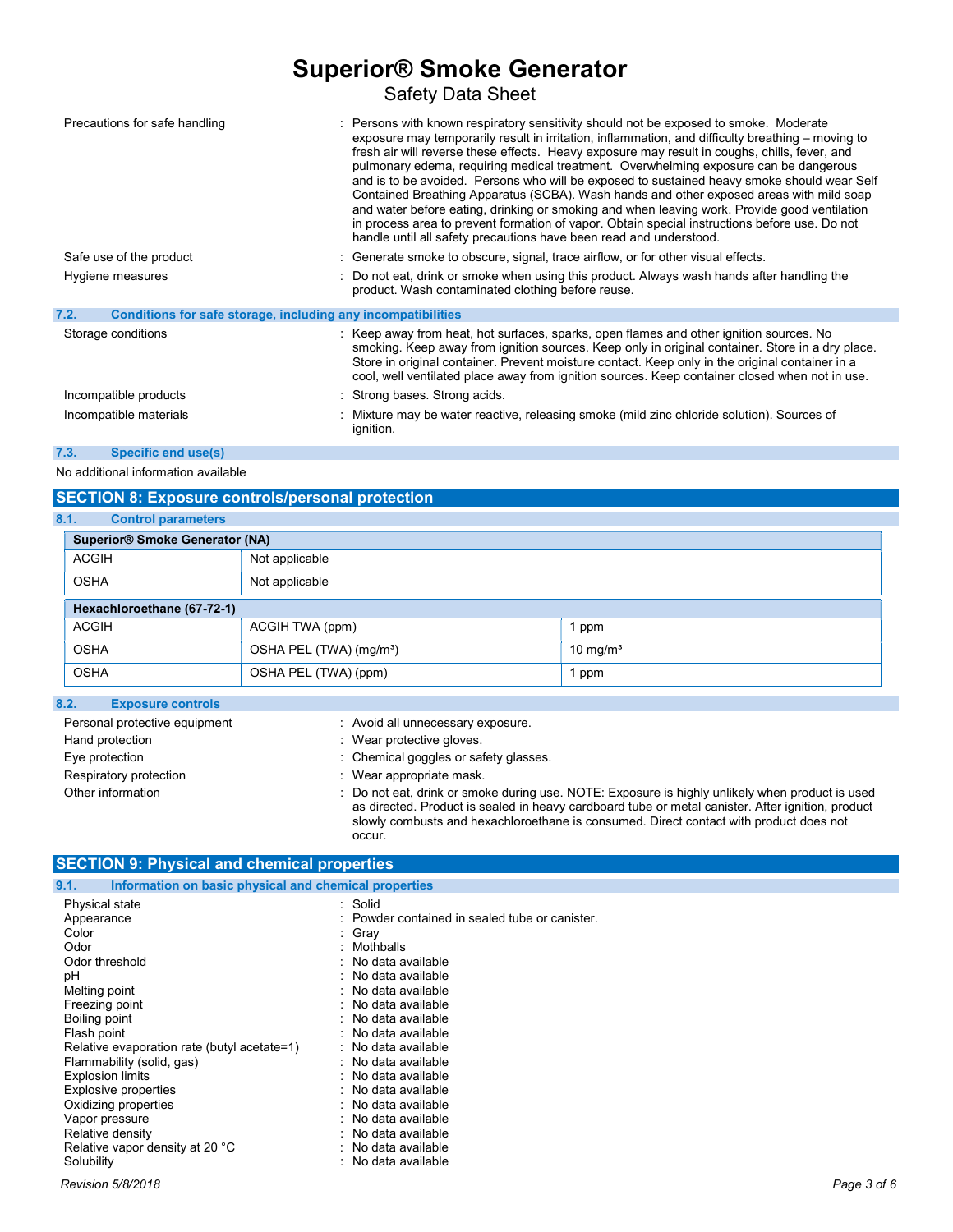Safety Data Sheet

| Log Pow<br>Log Kow<br>Auto-ignition temperature<br>Decomposition temperature<br>Viscosity<br>Viscosity, kinematic<br>Viscosity, dynamic<br>9.2.<br><b>Other information</b><br>Minimum ignition energy | No data available<br>No data available<br>No data available<br>No data available<br>No data available<br>No data available<br>No data available<br>∶≈ |  |  |  |
|--------------------------------------------------------------------------------------------------------------------------------------------------------------------------------------------------------|-------------------------------------------------------------------------------------------------------------------------------------------------------|--|--|--|
|                                                                                                                                                                                                        |                                                                                                                                                       |  |  |  |
| <b>SECTION 10: Stability and reactivity</b>                                                                                                                                                            |                                                                                                                                                       |  |  |  |
| <b>Reactivity</b><br>10.1.                                                                                                                                                                             |                                                                                                                                                       |  |  |  |
| May react with water, producing smoke.                                                                                                                                                                 |                                                                                                                                                       |  |  |  |
| 10.2.<br><b>Chemical stability</b>                                                                                                                                                                     |                                                                                                                                                       |  |  |  |
| Product is stable. Not established.                                                                                                                                                                    |                                                                                                                                                       |  |  |  |
| 10.3.<br><b>Possibility of hazardous reactions</b>                                                                                                                                                     |                                                                                                                                                       |  |  |  |
| Not established.                                                                                                                                                                                       |                                                                                                                                                       |  |  |  |
| <b>Conditions to avoid</b><br>10.4.                                                                                                                                                                    |                                                                                                                                                       |  |  |  |
| Moisture. High temperature. High humidity.                                                                                                                                                             |                                                                                                                                                       |  |  |  |
| <b>Incompatible materials</b><br>10.5.                                                                                                                                                                 |                                                                                                                                                       |  |  |  |
| Strong acids. Strong bases.                                                                                                                                                                            |                                                                                                                                                       |  |  |  |
| 10.6.<br><b>Hazardous decomposition products</b>                                                                                                                                                       |                                                                                                                                                       |  |  |  |
|                                                                                                                                                                                                        | zinc chloride. Smokes. Carbon monoxide. Carbon dioxide.                                                                                               |  |  |  |
| <b>SECTION 11: Toxicological information</b>                                                                                                                                                           |                                                                                                                                                       |  |  |  |
| 11.1.<br>Information on toxicological effects                                                                                                                                                          |                                                                                                                                                       |  |  |  |
| Acute toxicity                                                                                                                                                                                         | : Not classified                                                                                                                                      |  |  |  |
| Hexachloroethane (67-72-1)                                                                                                                                                                             |                                                                                                                                                       |  |  |  |
| LD50 oral rat                                                                                                                                                                                          | 4460 mg/kg                                                                                                                                            |  |  |  |
| LD50 dermal rabbit                                                                                                                                                                                     | 32000 mg/kg                                                                                                                                           |  |  |  |
| ATE US (oral)                                                                                                                                                                                          | 4460.000 mg/kg body weight                                                                                                                            |  |  |  |
| ATE US (dermal)                                                                                                                                                                                        | 32000.000 mg/kg body weight                                                                                                                           |  |  |  |
| Skin corrosion/irritation                                                                                                                                                                              | Not classified                                                                                                                                        |  |  |  |
| Serious eye damage/irritation                                                                                                                                                                          | Not classified                                                                                                                                        |  |  |  |
| Respiratory or skin sensitization                                                                                                                                                                      | Not classified                                                                                                                                        |  |  |  |
| Germ cell mutagenicity                                                                                                                                                                                 | Not classified                                                                                                                                        |  |  |  |
| Carcinogenicity                                                                                                                                                                                        | May cause cancer (Dermal, oral).                                                                                                                      |  |  |  |
| Hexachloroethane (67-72-1)                                                                                                                                                                             |                                                                                                                                                       |  |  |  |
| IARC group                                                                                                                                                                                             | 2B - Possibly carcinogenic to humans                                                                                                                  |  |  |  |
| National Toxicology Program (NTP) Status                                                                                                                                                               | 1 - Evidence of Carcinogenicity, 3 - Reasonably anticipated to be Human Carcinogen<br>Yes                                                             |  |  |  |
| In OSHA Hazard Communication Carcinogen<br>list                                                                                                                                                        |                                                                                                                                                       |  |  |  |
| Reproductive toxicity                                                                                                                                                                                  | : Not classified                                                                                                                                      |  |  |  |
| Specific target organ toxicity (single exposure)                                                                                                                                                       | Not classified                                                                                                                                        |  |  |  |
| Specific target organ toxicity (repeated<br>exposure)                                                                                                                                                  | Not classified                                                                                                                                        |  |  |  |
| Aspiration hazard                                                                                                                                                                                      | : Not classified                                                                                                                                      |  |  |  |
| Potential Adverse human health effects and                                                                                                                                                             | : Based on available data, the classification criteria are not met.                                                                                   |  |  |  |

| <b>SECTION 12: Ecological information</b> |                                                                      |
|-------------------------------------------|----------------------------------------------------------------------|
| 12.1.<br><b>Toxicity</b>                  |                                                                      |
| Hexachloroethane (67-72-1)                |                                                                      |
| LC50 fish 1                               | 967 - 1250 µg/l (Exposure time: 96 h - Species: Pimephales promelas) |
| LC50 fish 2                               | 712 - 1030 µg/l (Exposure time: 96 h - Species: Lepomis macrochirus) |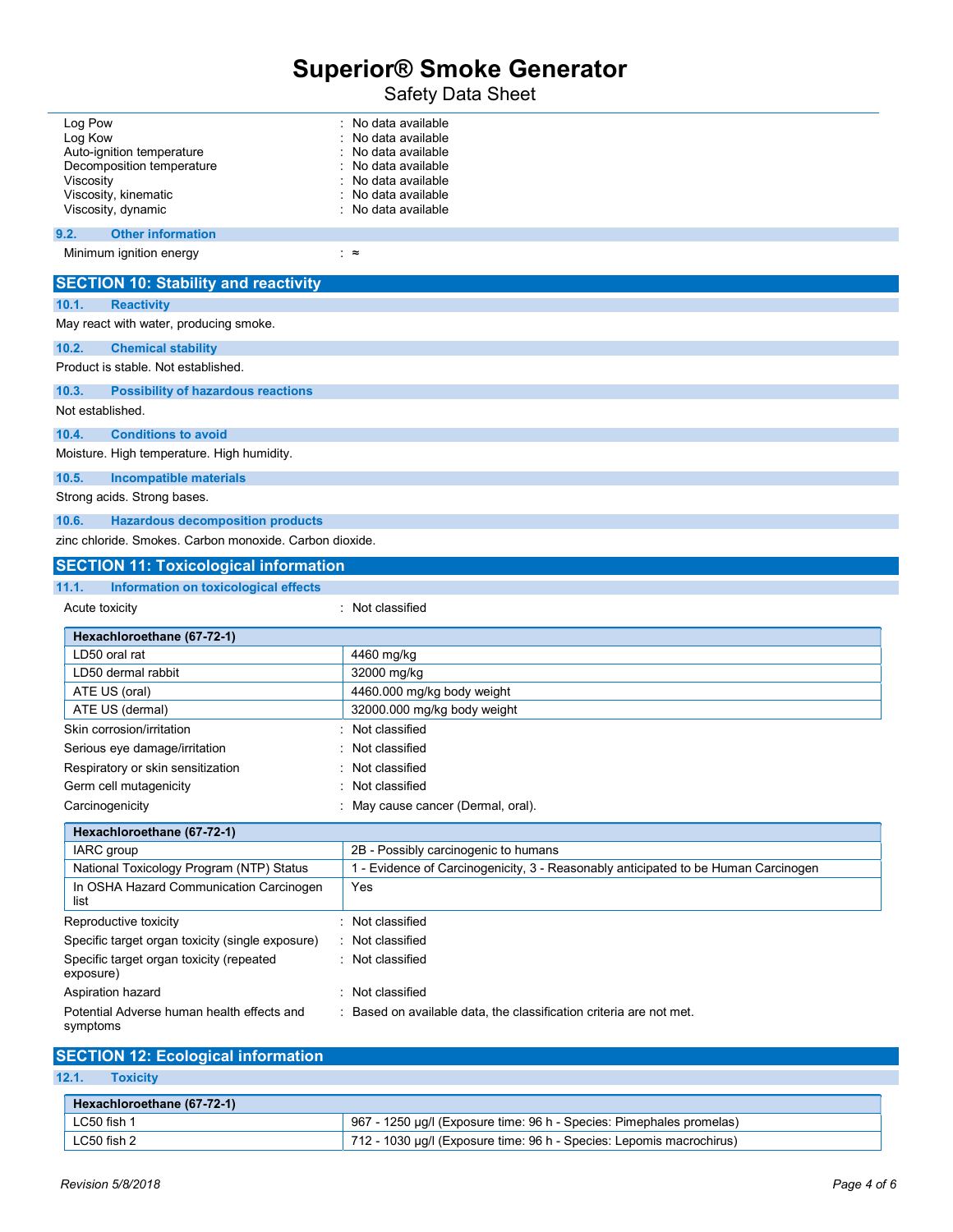Safety Data Sheet

| 12.2.<br><b>Persistence and degradability</b>                   |                                                                                                                                 |
|-----------------------------------------------------------------|---------------------------------------------------------------------------------------------------------------------------------|
| <b>Superior® Smoke Generator (NA)</b>                           |                                                                                                                                 |
| Persistence and degradability                                   | Not established.                                                                                                                |
|                                                                 |                                                                                                                                 |
| 12.3.<br><b>Bioaccumulative potential</b>                       |                                                                                                                                 |
| <b>Superior® Smoke Generator (NA)</b>                           |                                                                                                                                 |
| Bioaccumulative potential                                       | Not established.                                                                                                                |
| Hexachloroethane (67-72-1)                                      |                                                                                                                                 |
| Log Pow                                                         | 4.14                                                                                                                            |
| 12.4.<br><b>Mobility in soil</b>                                |                                                                                                                                 |
| <b>Superior® Smoke Generator (NA)</b>                           |                                                                                                                                 |
| Ecology - soil                                                  | None.                                                                                                                           |
|                                                                 |                                                                                                                                 |
| <b>Other adverse effects</b><br>12.5.                           |                                                                                                                                 |
| Effect on the global warming                                    | : No known ecological damage caused by this product.                                                                            |
| Other information                                               | : Avoid release to the environment.                                                                                             |
|                                                                 |                                                                                                                                 |
| <b>SECTION 13: Disposal considerations</b>                      |                                                                                                                                 |
| <b>Waste treatment methods</b><br>13.1.                         |                                                                                                                                 |
| Waste disposal recommendations                                  | : Dispose in a safe manner in accordance with local/national regulations                                                        |
| Ecology - waste materials                                       | : Avoid release to the environment.                                                                                             |
| <b>SECTION 14: Transport information</b>                        |                                                                                                                                 |
| <b>Department of Transportation (DOT)</b>                       |                                                                                                                                 |
| In accordance with DOT                                          |                                                                                                                                 |
| Not regulated for transport                                     |                                                                                                                                 |
| <b>Additional information</b>                                   |                                                                                                                                 |
| Other information                                               | : No supplementary information available.                                                                                       |
| <b>ADR</b>                                                      |                                                                                                                                 |
| No additional information available                             |                                                                                                                                 |
|                                                                 |                                                                                                                                 |
| <b>Transport by sea</b>                                         |                                                                                                                                 |
| No additional information available                             |                                                                                                                                 |
| <b>Air transport</b>                                            |                                                                                                                                 |
| No additional information available                             |                                                                                                                                 |
| <b>SECTION 15: Regulatory information</b>                       |                                                                                                                                 |
| 15.1. US Federal regulations                                    |                                                                                                                                 |
| Substances Control Act (TSCA) inventory                         | All components of this product are listed, or excluded from listing, on the United States Environmental Protection Agency Toxic |
| Hexachloroethane (67-72-1)                                      |                                                                                                                                 |
| SARA Section 313 - Emission Reporting                           | 0.1%                                                                                                                            |
| Zinc (7440-66-6)                                                |                                                                                                                                 |
| RQ (Reportable quantity, section 304 of EPA's<br>List of Lists) | 1000 lb                                                                                                                         |
| SARA Section 313 - Emission Reporting                           | 1.0 % (dust or fume only)                                                                                                       |
| 15.2. International regulations<br><b>CANADA</b>                |                                                                                                                                 |

All components listed on the Canadian DSL (Domestic Sustances List)

### EU-Regulations

All components listed on the EEC inventory EINECS (European Inventory of Existing Commercial Chemical Substances)

Classification according to Regulation (EC) No. 1272/2008 [CLP]

No additional information available

Classification according to Directive 67/548/EEC [DSD] or 1999/45/EC [DPD] Not classified